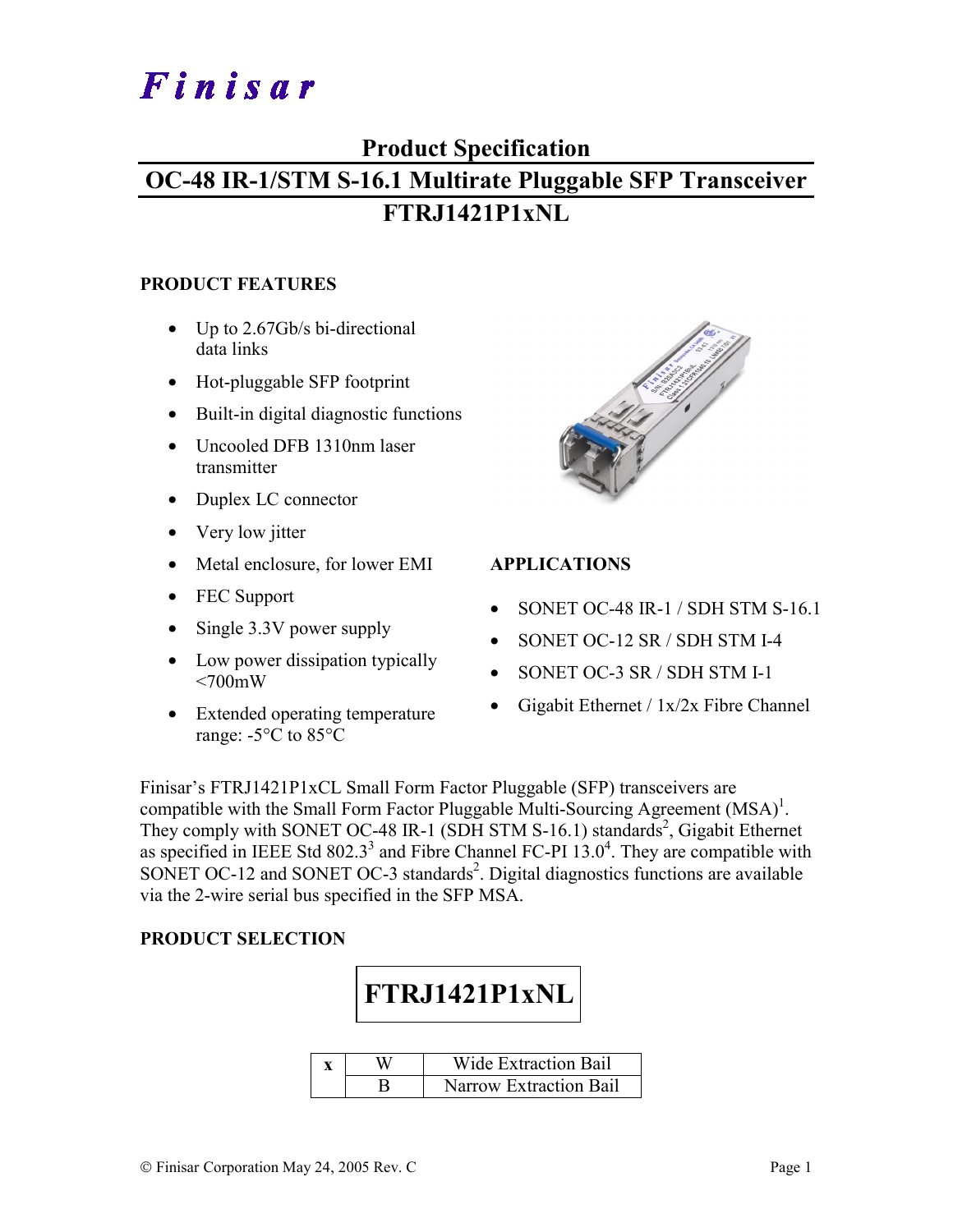#### **I. Pin Descriptions**

| Pin            | <b>Symbol</b>    | <b>Name/Description</b>                                        | Ref.           |
|----------------|------------------|----------------------------------------------------------------|----------------|
|                | $\rm V_{EET}$    | Transmitter Ground (Common with Receiver Ground)               |                |
| $\overline{2}$ | $T_{\rm FALLT}$  | Transmitter Fault. Not supported.                              |                |
| 3              | $T_{\text{DIS}}$ | Transmitter Disable. Laser output disabled on high or open.    | $\overline{c}$ |
| $\overline{4}$ | $MOD$ DEF $(2)$  | Module Definition 2. Data line for Serial ID.                  | 3              |
| 5              | $MOD$ DEF $(1)$  | Module Definition 1. Clock line for Serial ID.                 | 3              |
| 6              | $MOD$ $DEF(0)$   | Module Definition 0. Grounded within the module.               | 3              |
| 7              | Rate Select      | No connection required                                         | 4              |
| 8              | LOS              | Loss of Signal indication. Logic 0 indicates normal operation. | 5              |
| 9              | $\rm V_{EER}$    | Receiver Ground (Common with Transmitter Ground)               |                |
| 10             | $\rm V_{EER}$    | Receiver Ground (Common with Transmitter Ground)               |                |
| 11             | $\rm V_{EER}$    | Receiver Ground (Common with Transmitter Ground)               |                |
| 12             | RD-              | Receiver Inverted DATA out. AC Coupled.                        |                |
| 13             | $RD+$            | Receiver Non-inverted DATA out. AC Coupled.                    |                |
| 14             | $\rm V_{EER}$    | Receiver Ground (Common with Transmitter Ground)               |                |
| 15             | $\rm V_{CCR}$    | Receiver Power Supply                                          |                |
| 16             | $V_{\rm CCT}$    | <b>Transmitter Power Supply</b>                                |                |
| 17             | $\rm V_{EET}$    | Transmitter Ground (Common with Receiver Ground)               |                |
| 18             | $TD+$            | Transmitter Non-Inverted DATA in. AC Coupled.                  |                |
| 19             | TD-              | Transmitter Inverted DATA in. AC Coupled.                      |                |
| 20             | $\rm V_{EET}$    | Transmitter Ground (Common with Receiver Ground)               |                |

Notes:

1. Circuit ground is internally isolated from chassis ground.

2. Laser output disabled on  $T_{DIS} > 2.0V$  or open, enabled on  $T_{DIS} < 0.8V$ .

3. Should be pulled up with 4.7k – 10kohms on host board to a voltage between 2.0V and 3.6V. MOD DEF(0) pulls line low to indicate module is plugged in.

- 4. Finisar FTRJxx21xxxxx transceivers operate between OC-3 and OC-48, 1x and 2x Fibre Channel, and Gigabit Ethernet data rates and respective protocols without active control. Finisar FTRJxx19xxxxx transceivers operate at 1x and 2x Fibre Channel, and Gigabit Ethernet data rates and respective protocols without active control.
- 5. LOS is open collector output. Should be pulled up with 4.7k 10kohms on host board to a voltage between 2.0V and 3.6V. Logic 0 indicates normal operation; logic 1 indicates loss of signal.



**Diagram of Host Board Connector Block Pin Numbers and Names**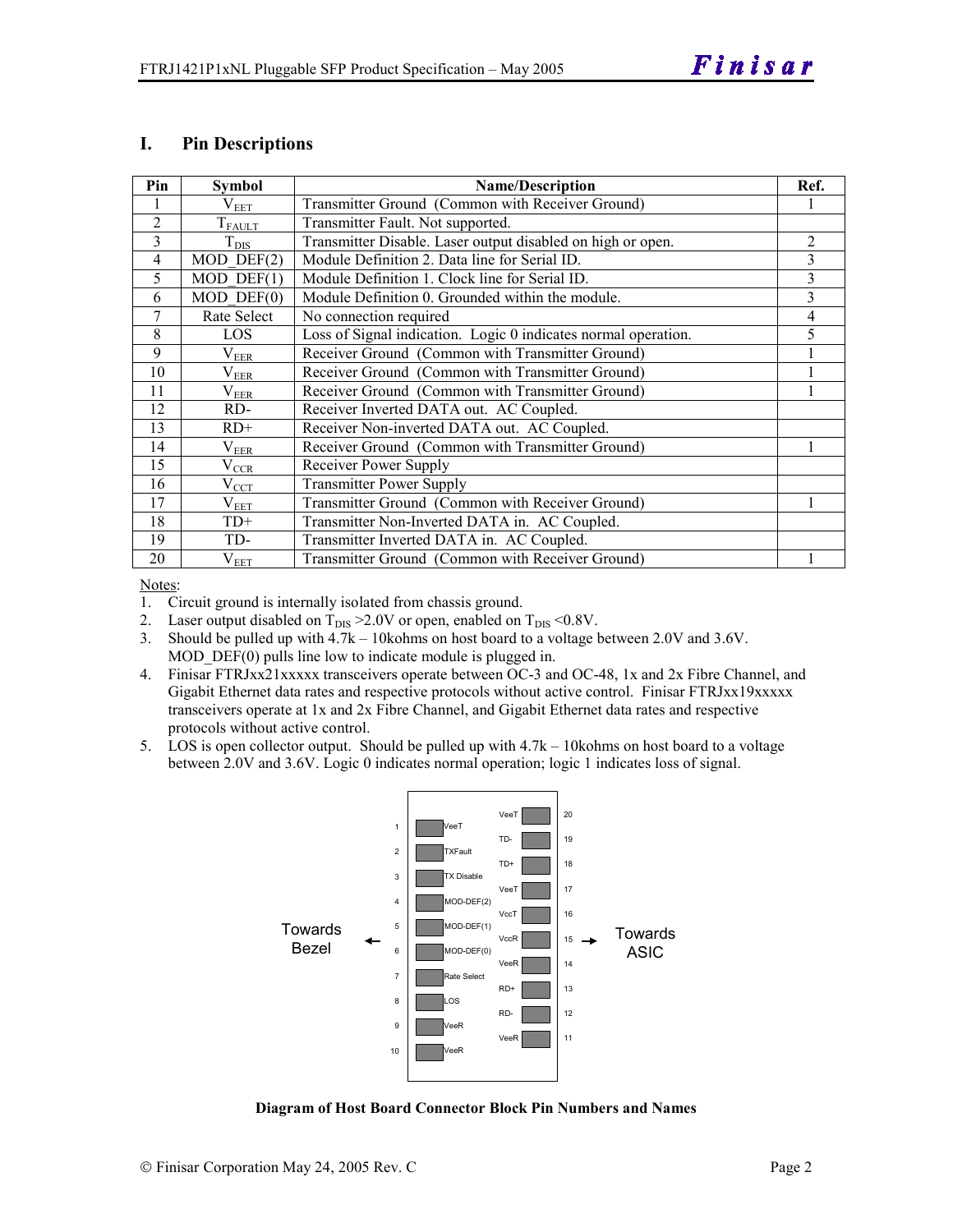#### **II. Absolute Maximum Ratings**

| <b>Parameter</b>           | Svmbol | Min    | Typ | Max | Unit          | Ref |
|----------------------------|--------|--------|-----|-----|---------------|-----|
| Maximum Supply Voltage     | Vcc    | $-0.5$ |     |     |               |     |
| Storage Temperature        |        | $-40$  |     |     | $\circ$       |     |
| Case Operating Temperature | L OP   |        |     |     | $\circ$       |     |
| Relative Humidity          | RН     |        |     |     | $\frac{0}{0}$ |     |

#### **III.** Electrical Characteristics ( $T_{OP} = -5$  to 85 °C,  $V_{CC} = 3.00$  to 3.60 Volts)

| <b>Parameter</b>                       | Symbol                 | Min         | Typ        | Max                 | Unit | Ref.           |
|----------------------------------------|------------------------|-------------|------------|---------------------|------|----------------|
| <b>Supply Voltage</b>                  | Vcc                    | 3.00        |            | 3.60                | V    |                |
| <b>Supply Current</b>                  | Icc                    |             | <b>200</b> | 300                 | mA   |                |
| <b>Transmitter</b>                     |                        |             |            |                     |      |                |
| Input differential impedance           | $R_{in}$               |             | 100        |                     | Ω    | 2              |
| Single ended data input swing          | Vin,pp                 | 250         |            | 1200                | mV   |                |
| Transmit Disable Voltage               | $\rm V_{D}$            | $Vec-1.3$   |            | Vcc                 | V    |                |
| Transmit Enable Voltage                | $V_{EN}$               | Vee         |            | $Vee+0.8$           | V    | 3              |
| Transmit Disable Assert Time           |                        |             |            | 10                  | us   |                |
| Receiver                               |                        |             |            |                     |      |                |
| Single ended data output swing         | Vout,pp                | 300         | 400        | 800                 | mV   | $\overline{4}$ |
| Data output rise time                  | t,                     |             | 100        | 175                 | ps   | 5              |
| Data output fall time                  | $t_f$                  |             | 100        | 175                 | ps   | 5              |
| LOS Fault                              | $V_{\text{LOS fault}}$ | $Vec - 0.5$ |            | Vec <sub>HOST</sub> | V    | 6              |
| <b>LOS Normal</b>                      | $V_{LOS\,norm}$        | Vee         |            | $Vee+0.5$           | V    | 6              |
| Power Supply Rejection                 | <b>PSR</b>             | 100         |            |                     | mVpp | $\overline{7}$ |
| <b>Total Generated Receiver Jitter</b> | $J_{RX}p-p$            |             |            | 0.07                | UI   |                |
| (peak to peak)                         |                        |             |            |                     |      |                |
| <b>Total Generated Receiver Jitter</b> | $J_{RX}$ rms           |             |            | 0.007               | UI   |                |
| (rms)                                  |                        |             |            |                     |      |                |

Notes:

1. Non condensing.

- 2. AC coupled.
- 3. Or open circuit.
- 4. Into 100 ohm differential termination.
- 5.  $20 80 \%$
- 6. Loss Of Signal is LVTTL. Logic 0 indicates normal operation; logic 1 indicates no signal detected.
- 7. All transceiver specifications are compliant with a power supply sinusoidal modulation of 20 Hz to 1.5 MHz up to specified value applied through the power supply filtering network shown on page 23 of the Small Form-factor Pluggable (SFP) Transceiver MultiSource Agreement (MSA), September 14, 2000. Valid on receive side for input powers within receive sensitivity.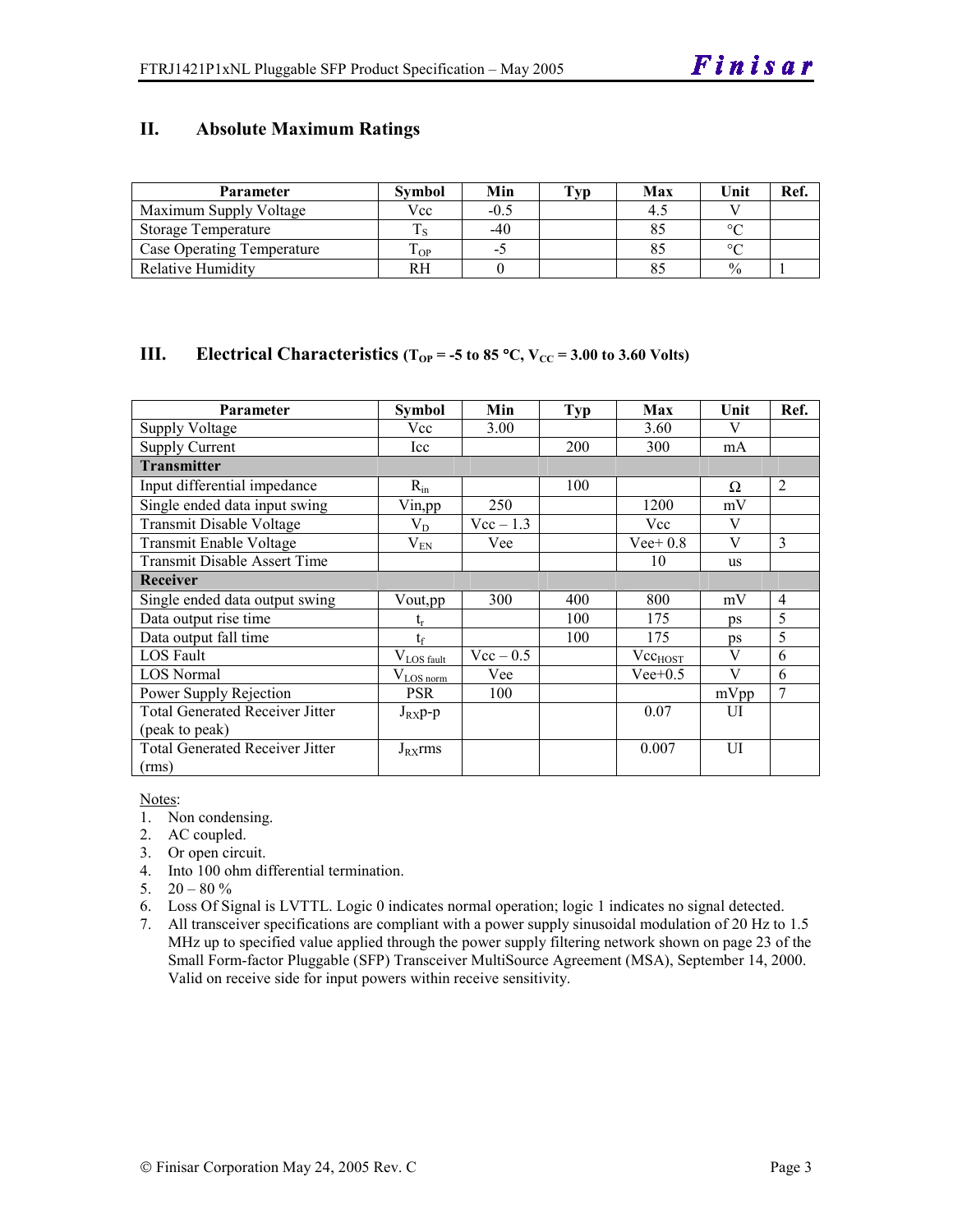| Parameter                                 | <b>Symbol</b>     | Min              | <b>Typ</b> | Max      | Unit  | Ref.           |
|-------------------------------------------|-------------------|------------------|------------|----------|-------|----------------|
| <b>Transmitter</b>                        |                   |                  |            |          |       |                |
| Output Opt. Pwr: 9/125 SMF                | $P_{OUT}$         | $-5$             |            | $\Omega$ | dBm   | $\mathbf{1}$   |
| Optical Wavelength                        | λ                 | 1270             |            | 1360     | nm    |                |
| Spectral Width-20dB                       | $\sigma$          |                  |            | 1        | nm    |                |
| <b>Optical Extinction Ratio</b>           | ER                | 9                |            |          | dB    |                |
| Sidemode Supression ratio                 | $SSR_{min}$       | 30               |            |          | dB    |                |
| <b>Optical Rise/Fall Time</b>             | $t_r/ t_f$        |                  |            | 160      | ps    | $\overline{2}$ |
| <b>Relative Intensity Noise</b>           | <b>RIN</b>        |                  |            | $-120$   | dB/Hz |                |
| <b>Total Generated Transmitter Jitter</b> | $J_{TX}p-p$       |                  |            | 0.07     | UI    |                |
| (peak to peak)                            |                   |                  |            |          |       |                |
| <b>Total Generated Transmitter Jitter</b> | $J_{TX}$ rms      |                  |            | 0.007    | UI    |                |
| (rms)                                     |                   |                  |            |          |       |                |
| Receiver                                  |                   |                  |            |          |       |                |
| Average Rx Sensitivity @ 2.67Gb/s         | $R_{SENS1}$       | $\boldsymbol{0}$ |            | $-18$    | dBm   | $\overline{3}$ |
| Average Rx Sensitivity @ OC-48            | $R_{SENS1}$       | $\boldsymbol{0}$ |            | $-18$    | dBm   | 3              |
| Average Rx Sensitivity $\omega$ 2X Fibre  | $R_{\rm SENS2}$   | $\theta$         |            | $-21$    | dBm   | $\overline{4}$ |
| Channel                                   |                   |                  |            |          |       |                |
| Average Rx Sensitivity @ Gigabit          | $R_{SENS3}$       | $\theta$         |            | $-22$    | dBm   | $\overline{4}$ |
| Ethernet                                  |                   |                  |            |          |       |                |
| Average Rx Sensitivity @ OC-12            | $R_{SE$ NS4       | $\Omega$         |            | $-23$    | dBm   | 5              |
| Average Rx Sensitivity @ OC-3             | $R_{SENS5}$       | $-10$            |            | $-23$    | dBm   | 5              |
| <b>Optical Center Wavelength</b>          | $\lambda_{\rm C}$ | 1270             |            | 1600     | nm    |                |
| <b>LOS De-Assert</b>                      | LOS <sub>D</sub>  |                  |            | $-19$    | dBm   |                |
| <b>LOS Assert</b>                         | $LOS_A$           | $-32$            |            |          | dBm   |                |
| LOS Hysteresis                            |                   | 0.5              |            |          | dB    |                |

#### **IV.** Optical Characteristics ( $T_{OP}$  = -5 to 85 °C,  $V_{CC}$  = 3.00 to 3.60 Volts)

Notes:

1. Class 1 Laser Safety per FDA/CDRH and EN (IEC) 60825 regulations.

2. Unfiltered, 20-80%.

- 3. With worst-case extinction ratio. Measured with a PRBS  $2^{31}$ -1 test pattern interspersed with 72 consecutive ones and 72 consecutive zeros.
- 4. With worst-case extinction ratio. Measured with a PRBS  $2^7$ -1 test pattern.
- 5. With worst-case extinction ratio. Measured with a PRBS  $2^{23}$ -1 test pattern.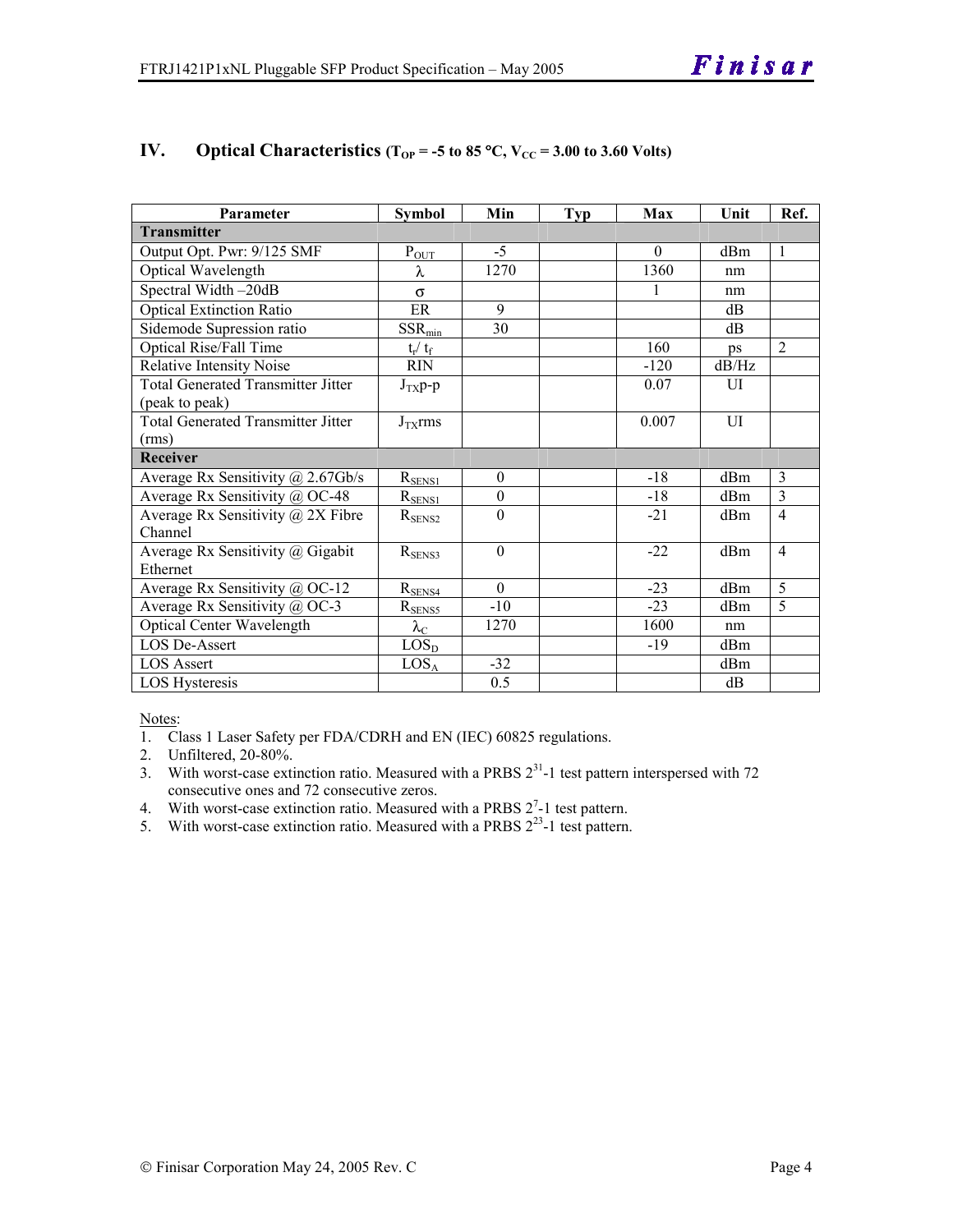# **V. General Specifications**

| <b>Parameter</b>                     | <b>Symbol</b> | Min | <b>Typ</b> | Max        | <b>Units</b> | Ref. |
|--------------------------------------|---------------|-----|------------|------------|--------------|------|
| Data Rate                            | BR.           | 155 |            | 2667       | Mb/sec       |      |
| Bit Error Rate @ OC-48               | <b>BER</b>    |     |            | $10^{-12}$ |              | 2    |
| Max. Supported Link Length on        | $L_{MAX1}$    |     | 20         |            | km           | 3    |
| 9/125µm SMF @ OC-48                  |               |     |            |            |              |      |
| Max. Supported Link Length on        | $L_{MAX2}$    |     | 30         |            | km           | 3    |
| $9/125 \mu m$ SMF @ 2X Fibre Channel |               |     |            |            |              |      |
| Max. Supported Link Length on        | $L_{MAX3}$    |     | 30         |            | km           | 3    |
| $9/125 \mu m$ SMF @ Gigabit Ethernet |               |     |            |            |              |      |
| Max. Supported Link Length on        | $L_{MAX4}$    |     | 30         |            | km           | 3    |
| $9/125 \mu m$ SMF @ OC-12            |               |     |            |            |              |      |
| Max. Supported Link Length on        | $L_{MAX5}$    |     | 30         |            | km           | 3    |
| $9/125$ µm SMF @ OC-3                |               |     |            |            |              |      |

Notes:

- 1. SONET OC-48 IR-1/SDH STM S-16.1, Gigabit Ethernet and 1x/2x Fibre Channel compliant. Compatible with SONET OC-12 and OC-3. Supports FEC at 2.67Gb/s.
- 2. Tested with a PRBS  $2^{31}$ -1 test pattern interspersed with 72 consecutive ones and 72 consecutive zeros.
- 3. Attenuation of 0.55 dB/km is used for the link length calculations (per GR-253 CORE). Distances are indicative only. Please refer to the Optical Specifications in Table IV to calculate a more accurate link budget based on specific conditions in your application.

#### **VI. Environmental Specifications**

Finisar 1310nm SFP transceivers have an extended operating temperature range from  $-5^{\circ}$ C to  $+85^{\circ}$ C case temperature.

| Parameter                  | Svmbol | Min    | $\mathbf{T}_{\mathbf{V}\mathbf{p}}$ | Max | <b>Units</b> | Ref. |
|----------------------------|--------|--------|-------------------------------------|-----|--------------|------|
| Case Operating Temperature | ' op   | $\sim$ |                                     |     | $\sim$       |      |
| Storage Temperature        | ⊥ sto  | -40    |                                     |     | $\sim$       |      |

#### **VII. Regulatory Compliance**

Finisar transceivers are Class 1 Laser Products and comply with US FDA regulations. These products are certified by TÜV and CSA to meet the Class 1 eye safety requirements of EN (IEC) 60825 and the electrical safety requirements of EN (IEC) 60950. Copies of certificates are available at Finisar Corporation upon request.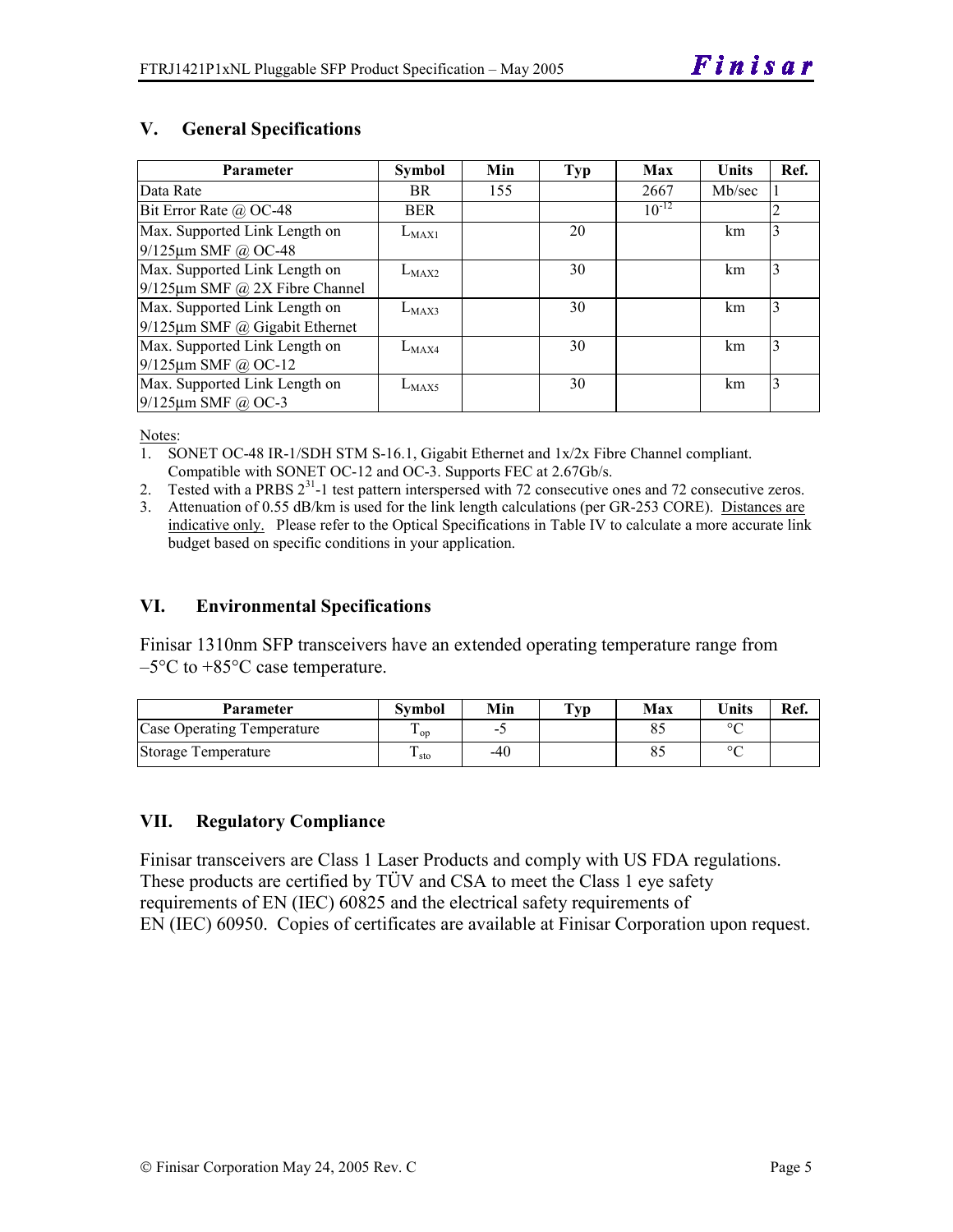# **VIII. Digital Diagnostic Functions**

Finisar FTRJ1421P1xNL SFP transceivers support the 2-wire serial communication protocol as defined in the SFP MSA<sup>1</sup>. It is very closely related to the  $E^2$ PROM defined in the GBIC standard, with the same electrical specifications.

The standard SFP serial ID provides access to identification information that describes the transceiver's capabilities, standard interfaces, manufacturer, and other information.

Additionally, Finisar SFP transceivers provide a unique enhanced digital diagnostic monitoring interface, which allows real-time access to device operating parameters such as transceiver temperature, laser bias current, transmitted optical power, received optical power and transceiver supply voltage. It also defines a sophisticated system of alarm and warning flags, which alerts end-users when particular operating parameters are outside of a factory set normal range.

The SFP MSA defines a 256-byte memory map in  $E^2$ PROM that is accessible over a 2-wire serial interface at the 8 bit address 1010000X (A0h). The digital diagnostic monitoring interface makes use of the 8 bit address 1010001X (A2h), so the originally defined serial ID memory map remains unchanged. The interface is identical to, and is thus fully backward compatible with both the GBIC Specification and the SFP Multi Source Agreement. The complete interface is described in Finisar Application Note AN-2030: "Digital Diagnostics Monitoring Interface for SFP Optical Transceivers".

The operating and diagnostics information is monitored and reported by a Digital Diagnostics Transceiver Controller (DDTC) inside the transceiver, which is accessed through a 2-wire serial interface. When the serial protocol is activated, the serial clock signal (SCL, Mod Def 1) is generated by the host. The positive edge clocks data into the  $SFP$  transceiver into those segments of the  $E^2$ PROM that are not write-protected. The negative edge clocks data from the SFP transceiver. The serial data signal (SDA, Mod Def 2) is bi-directional for serial data transfer. The host uses SDA in conjunction with SCL to mark the start and end of serial protocol activation. The memories are organized as a series of 8-bit data words that can be addressed individually or sequentially.

For more information, please see the SFP MSA documentation<sup>1</sup> or Finisar Application Note AN-2030.

Digital diagnostics for the FTRJ1421P1xNL are externally calibrated by default.

Please note that evaluation board FDB-1018 is available with Finisar ModDEMO software that allows simple to use communication over the 2-wire serial interface.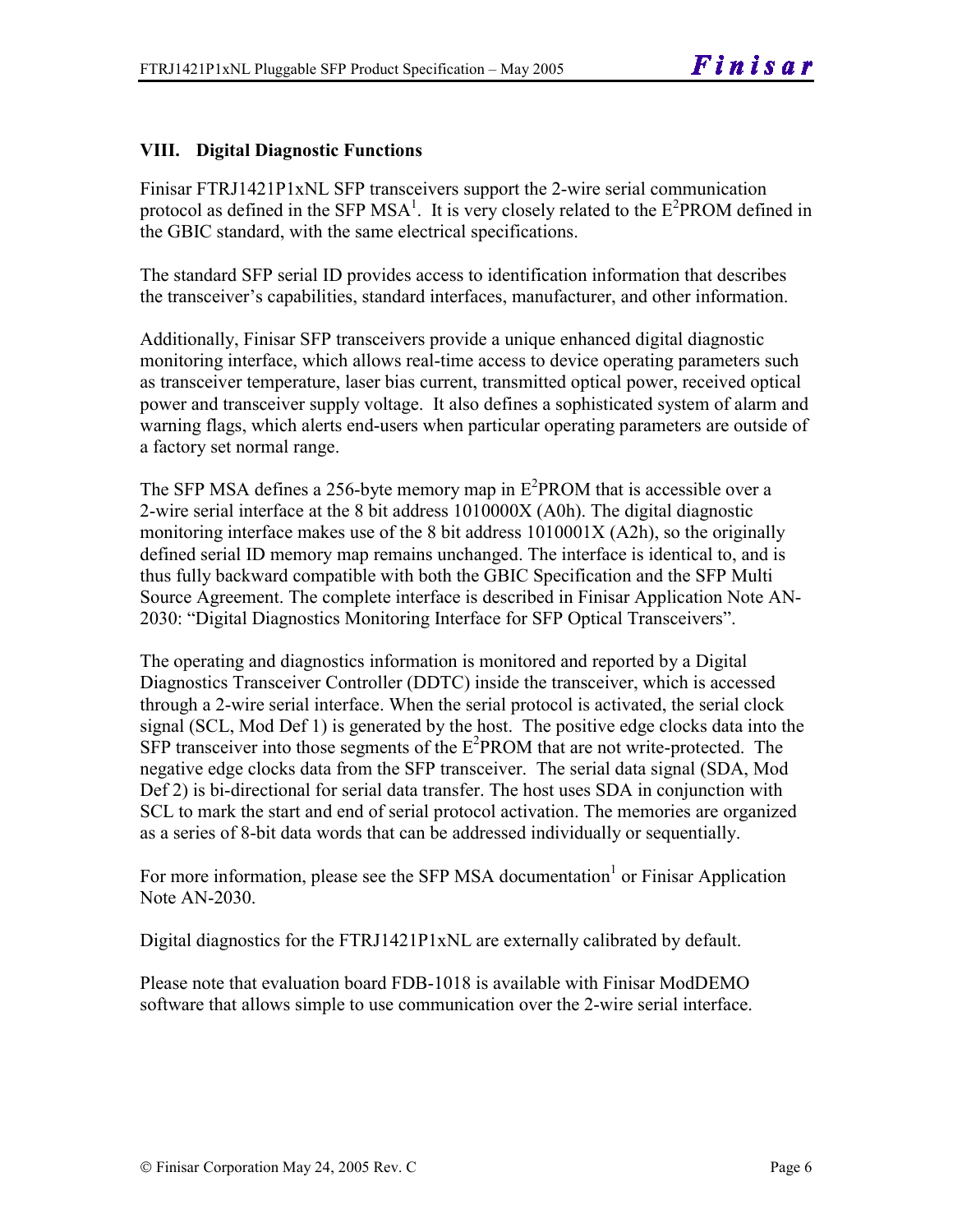# **IX. Mechanical Specifications**

Finisar's Small Form Factor Pluggable (SFP) transceivers are compatible with the dimensions defined by the SFP Multi-Sourcing Agreement (MSA)<sup>3</sup>.



# **FTRJ1421P1BNL**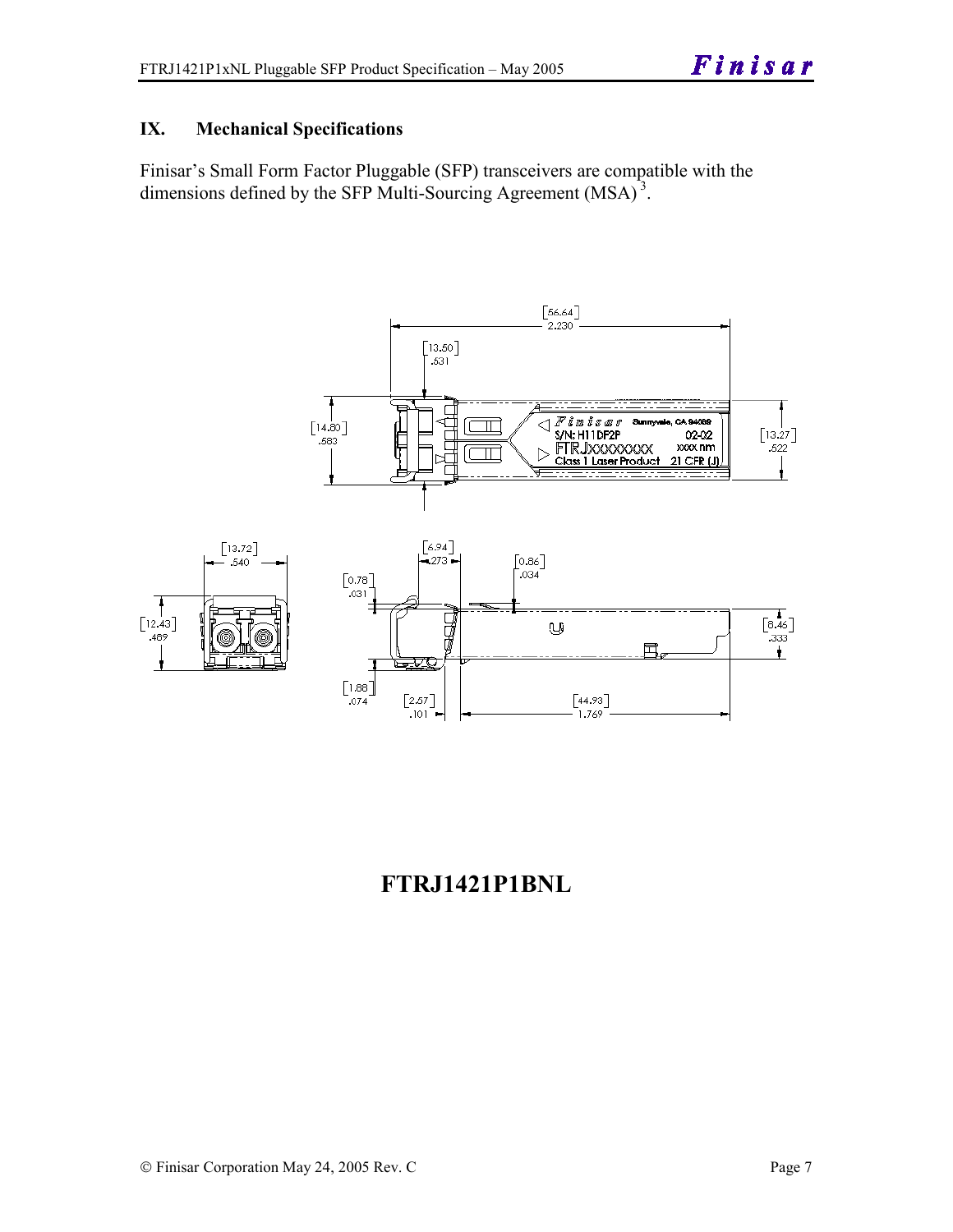



# **FTRJ1421P1WNL**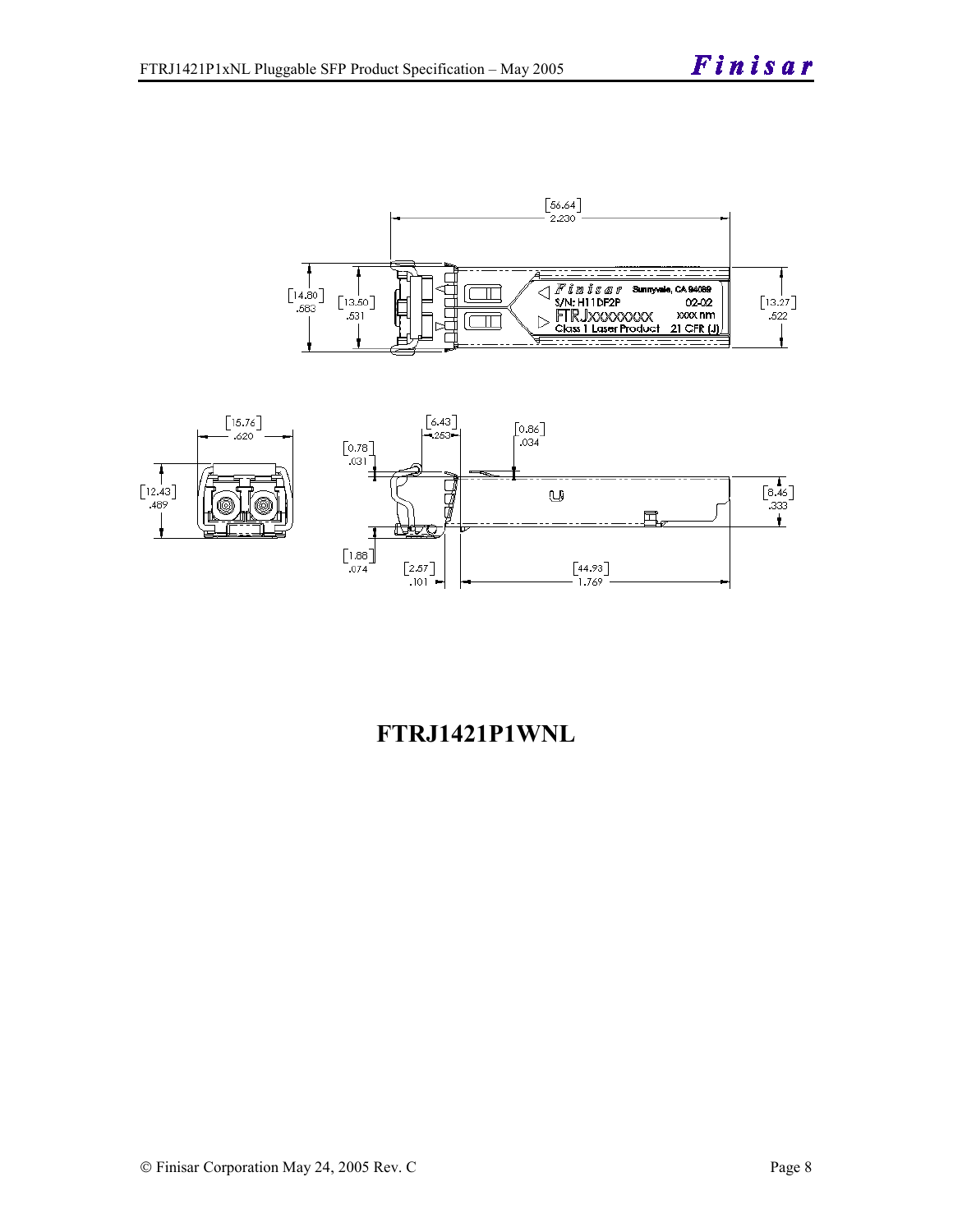

# **X. PCB Layout and Bezel Recommendations**

 $\hat{\triangle}$ Through Holes are Unplated  $\sqrt{2}$ Rads and Vias are Chassis Ground, 11 Places  $\Delta$ atum and Basic Dimension Established by Customer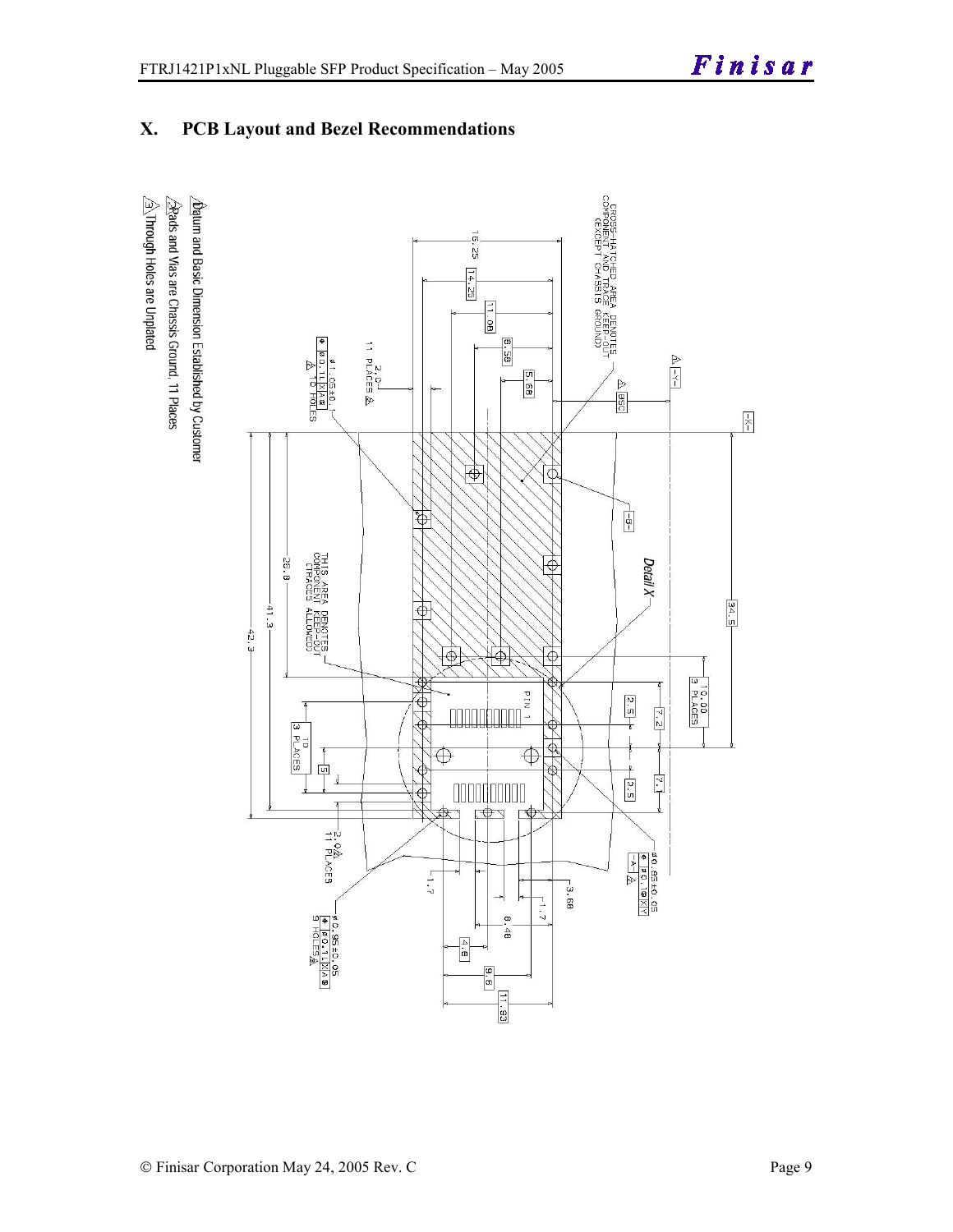



#### NOTES:

- $\triangle$  MINIMUM PITCH ILLUSTRATED, ENGLISH DIMENSIONS ARE FOR REFERENCE ONLY
- 2. NOT RECOMMENDED FOR PCI EXPANSION CARD APPLICATIONS